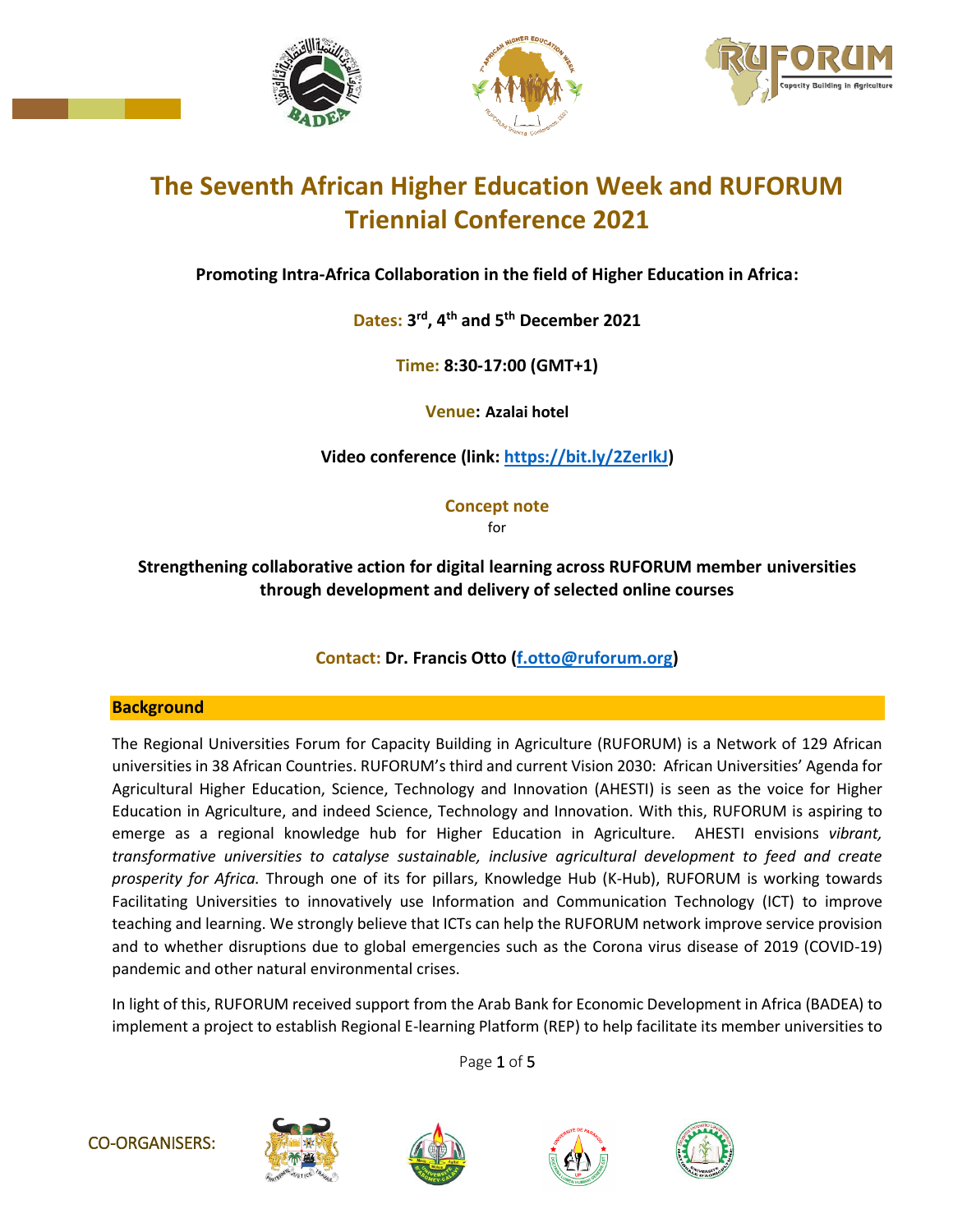





innovatively use ICT to improve teaching and learning. This is expected to support and facilitate universities in acquiring relevant and practical solutions for adoption of ICT in teaching and learning. By doing so, the network universities are able to train through innovative and creative ICT-enabled techniques that deliver and enhance the student learning experience.

With this support from BADEA, RUFORUM Secretariat is mobilising the member universities to participate in and benefit from the establishment of a customised user-friendly Regional E-learning Platform, built on open source technologies and a Moodle framework. This is expected to help ntribute in terms of effective provision of learning materials and sharing of experience across its Network. The RUFORUM Regional E-learning Plaform will provide free content resources developed at the secretariat to support network university staff capacity building and enhance teaching, learning and research. It is part of the ampaign RUFORUM has been carrying out to facilitate its network.

At the beginning of 2020, RUFORUM intensified efforts to towards integration of ICT in teaching and learning within its Network. As part of the plan to promote e-learning in the Network, the RUFORUM Secretariat undertook a survey to identify Masters-level courses to be developed or redesigned for online delivery across the RUFORUM Network. As a result of this survey, initial set of courses were identified for delivery as e-learning course modules. Some of these courses need to be reviewed and others redeveloped as e-learning course contents. A number of experts who are currently teaching these courses or who are able to teach them online, have been identified to support the process. Accordingly a three-day slot has been secured as a side event during the RUFORUM Triennial Conference 2021 in Benin to provide a platform for validating and review of selected courses.

## **Objectives**

- 1. Orient academic staff on curriculum review process and guidelines.
- 2. Review and develop content for selected courses for online delivery.
- 3. Provide training on content development for online delivery

## **Appoach**

This will be a blended three-day event which will bring together subject experts from the RUFORUM Network and other university professors and researchers who have been identified to support the process. It will be organised in sessions addressing specific issues towards curriculum review process, development of common courses across RUFORUM network and skills development for delivery of online courses. Lead experts will provide orientation and guidance towards the development of the online courses and will facilitate collaborative learning processes during the three days of event as outlined in the programme in the next page.

Page 2 of 5









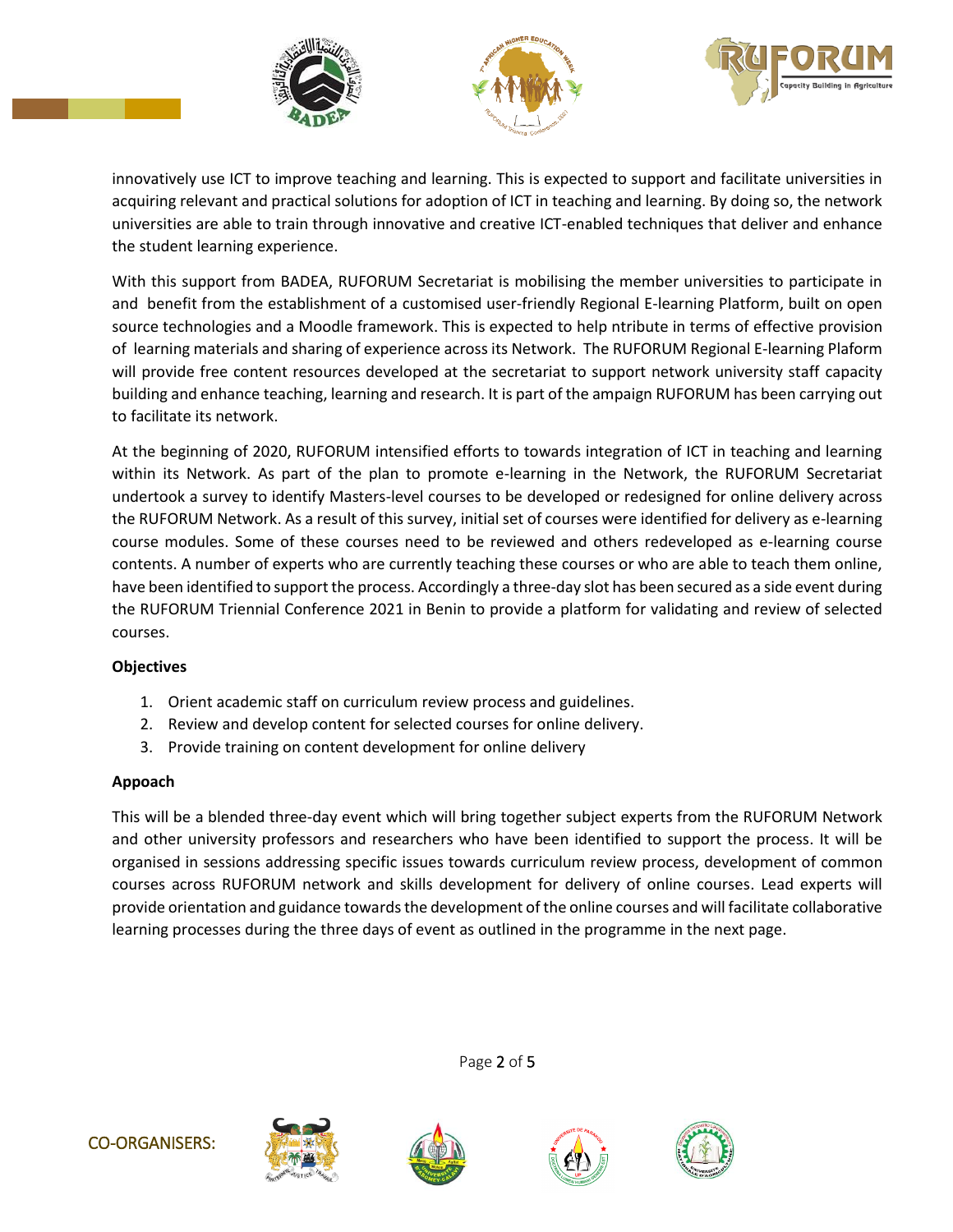





#### **Draft Programme:**

| <b>Time</b>                                                                                 | <b>Agenda item</b>                                                                                                                                  | <b>Responsible Party</b>                                                                                       |  |  |
|---------------------------------------------------------------------------------------------|-----------------------------------------------------------------------------------------------------------------------------------------------------|----------------------------------------------------------------------------------------------------------------|--|--|
| Day 1:                                                                                      |                                                                                                                                                     |                                                                                                                |  |  |
| Chair: Prof. Ezin Eugene, Head of E-learning, University of Abomey Calavi, Benin            |                                                                                                                                                     |                                                                                                                |  |  |
| Rapporteur: Mr. Moses Waswa, RUFORUM Secretariat & Dr Hellen Namawejje, Makerere University |                                                                                                                                                     |                                                                                                                |  |  |
| Session I: Setting the scene                                                                |                                                                                                                                                     |                                                                                                                |  |  |
| $8:30 - 8:40$                                                                               | Welcome remarks                                                                                                                                     | Prof. Maxime Da Cruz, Former Rector<br>University d'Abomey Calavi                                              |  |  |
| $8:40 - 8:50$                                                                               | Remarks and Setting the Scene                                                                                                                       | Prof. John Akec Apuruot, Vice Chancellor,<br>University of Juba, South Sudan                                   |  |  |
| $8:50 - 9:05$                                                                               | Reforming,<br><b>Address:</b><br><b>Key</b><br>note<br>Transforming and Adapting African Higher<br><b>Education Curricular in a Competitive Age</b> | Dr. Gillian Kasirye, Makerere University,<br>Uganda                                                            |  |  |
| <b>Session II:</b><br><b>Collaborative Action</b>                                           |                                                                                                                                                     |                                                                                                                |  |  |
| $9:05 - 9:15$                                                                               | towards<br>establishment<br>Progress<br>of<br>RUFORUM Regional E-learning Platform                                                                  | Dr. Francis Otto, Manager, Knowledge<br>Hub, RUFORUM Secretariat                                               |  |  |
| $9:15 - 9:30$                                                                               | <b>Expectation Ideation</b>                                                                                                                         | Prof Jude Lubega, Ag. Vice Chancellor,<br>Nkumba University, Uganda<br>Mr Ajer Basil, Commissioner for Science |  |  |
|                                                                                             |                                                                                                                                                     | and Technology, Uganda                                                                                         |  |  |
| $9:30 - 10:00$                                                                              | Thematic group formation                                                                                                                            | Mr. David Martin Amitu, RUFORUM<br>Secretariat                                                                 |  |  |
| $10:00 - 10:30$                                                                             | <b>Health Break</b>                                                                                                                                 |                                                                                                                |  |  |
| <b>Session III:</b>                                                                         | <b>Course Analysis</b>                                                                                                                              |                                                                                                                |  |  |
| $10:30 - 13:00$                                                                             | SWOT Analysis of the target courses                                                                                                                 | All (in groups)                                                                                                |  |  |
|                                                                                             | Defining Mission, Aims and Objectives of<br>Selected courses                                                                                        | All (in groups)                                                                                                |  |  |
| $13:00 - 14:00$                                                                             | <b>Lunch Break</b>                                                                                                                                  |                                                                                                                |  |  |
| <b>Session III:</b>                                                                         | Development of course Knowledge and Skills                                                                                                          |                                                                                                                |  |  |
| $14:00 - 16:00$                                                                             | Defining Skills and Knowledge set                                                                                                                   | All (in groups)                                                                                                |  |  |
|                                                                                             | Development of Skills and Knowledge<br>Matrix                                                                                                       | All (in groups)                                                                                                |  |  |

Page 3 of 5









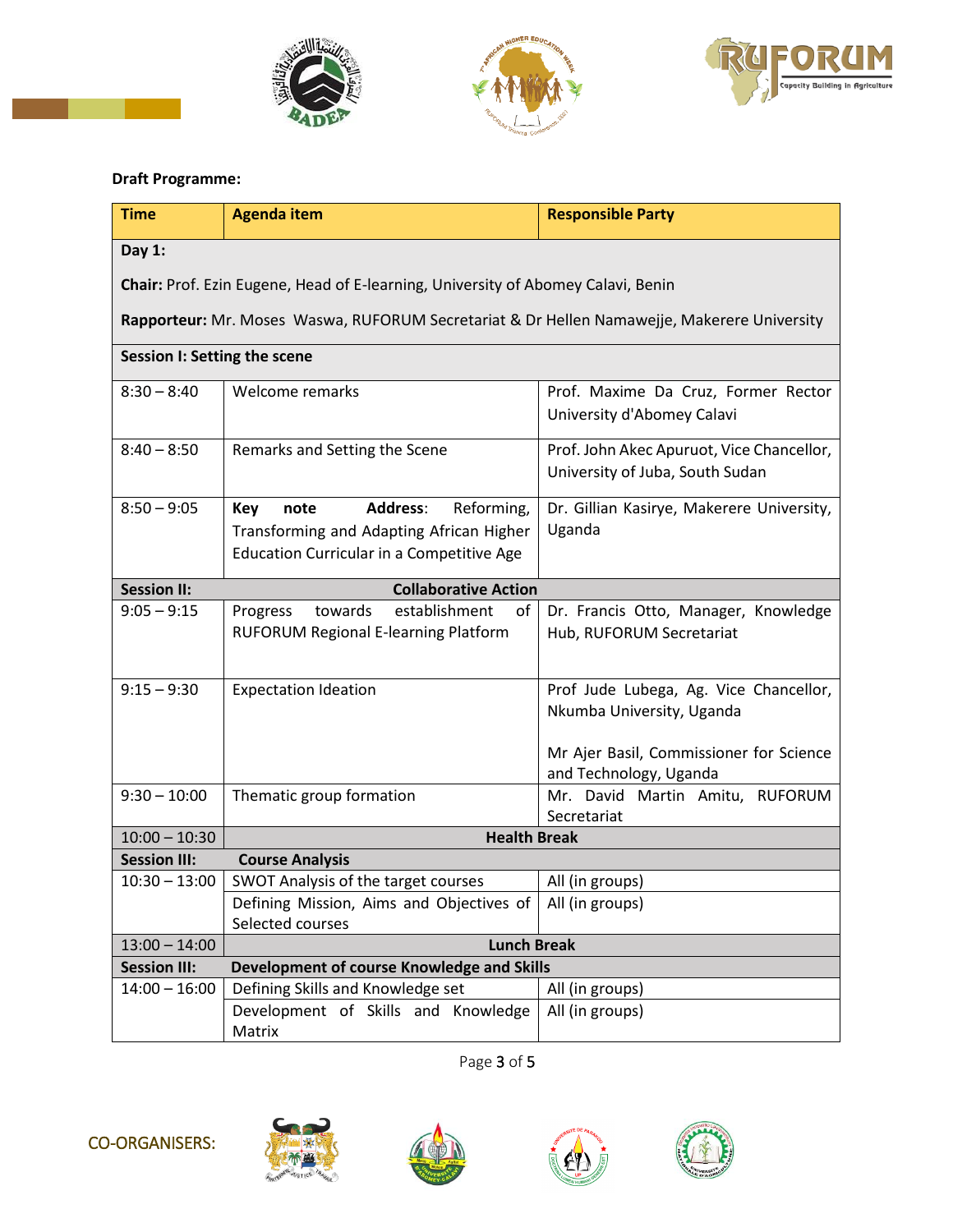





| $16:00 - 16:20$                                                                                                           | <b>Health Break</b>                                                                                                                       |                                                                                                       |  |  |
|---------------------------------------------------------------------------------------------------------------------------|-------------------------------------------------------------------------------------------------------------------------------------------|-------------------------------------------------------------------------------------------------------|--|--|
| $16:20 - 16:30$                                                                                                           | Summary presentations of the day                                                                                                          | Group Leaders                                                                                         |  |  |
| Day 2:<br>Chair: Prof Jude Lubega, Ag. Vice Chancellor, Nkumba University, Uganda                                         |                                                                                                                                           |                                                                                                       |  |  |
| Rapporteur: Prof Susan Balaba, Makerere University, Uganda & Dr Ratheil Houndji, Lecturer, University<br>of Abomey Calavi |                                                                                                                                           |                                                                                                       |  |  |
|                                                                                                                           | Session I: Harnessing digital technologies for education in Africa                                                                        |                                                                                                       |  |  |
| $8:30 - 8:45$                                                                                                             | Recap of Day 1                                                                                                                            | Hellen<br>Makerere<br>Namawejje,<br>Dr.<br>University, Uganda                                         |  |  |
| $8:45 - 9:00$                                                                                                             | <b>Guest presentation: Developing successful</b><br>e-learning courses for Higher Education<br>Institutions in Africa: Key considerations | Dr. Precious Gawanani, Director of Open<br>Distance<br>and<br>e-Learning<br>(ODeL),<br>LUANAR, Malawi |  |  |
| $9:00 - 9:15$                                                                                                             | Respondent 1: Lessons from Uganda                                                                                                         | Dr Drake Mirembe, Makerere University                                                                 |  |  |
| $9:15 - 9:30$                                                                                                             | Respondent 2: Lessons from Benin                                                                                                          | Prof. Ezin Eugene, Head of E-learning,<br>University of Abomey Calavi, Benin                          |  |  |
| $9:30 - 10:00$                                                                                                            | Discussion                                                                                                                                | All                                                                                                   |  |  |
| $10:00 - 10:30$                                                                                                           | <b>Health Break</b>                                                                                                                       |                                                                                                       |  |  |
| Session II: Review of existing contents of selected courses                                                               |                                                                                                                                           |                                                                                                       |  |  |
| $10:30 - 13:00$                                                                                                           | Review of course contents                                                                                                                 | All (in groups)                                                                                       |  |  |
| $13:00 - 14:00$                                                                                                           | <b>Lunch Break</b>                                                                                                                        |                                                                                                       |  |  |
| Session III: Development of contents of selected courses                                                                  |                                                                                                                                           |                                                                                                       |  |  |
| $14:00 - 16:00$                                                                                                           | Course content development                                                                                                                | All (in groups)                                                                                       |  |  |
| $16:00 - 16:20$                                                                                                           | <b>Health Break</b>                                                                                                                       |                                                                                                       |  |  |
| <b>Session IV: Wrap up</b>                                                                                                |                                                                                                                                           |                                                                                                       |  |  |
| $16:20 - 17:20$                                                                                                           | Summary presentations of the day                                                                                                          | <b>Group Leaders</b>                                                                                  |  |  |
| $17:20 - 17:30$                                                                                                           | Closing Remarks by Session Chair                                                                                                          | Prof Jude Lubega, Ag. Vice Chancellor,<br>Nkumba University, Uganda                                   |  |  |
| Day 3:<br>Chair: Prof Mick Mwala, University of Zambia                                                                    |                                                                                                                                           |                                                                                                       |  |  |
| Rapporteur: Dr Angele Ibanda, DR Congo & Dr Arfang Badji, Senegal                                                         |                                                                                                                                           |                                                                                                       |  |  |
| <b>Session I: Evaluating online courses</b>                                                                               |                                                                                                                                           |                                                                                                       |  |  |
| $8:30 - 8:45$                                                                                                             | Recap of Day 2                                                                                                                            | Prof Susan Balaba, Makerere University,<br>Uganda                                                     |  |  |

Page 4 of 5